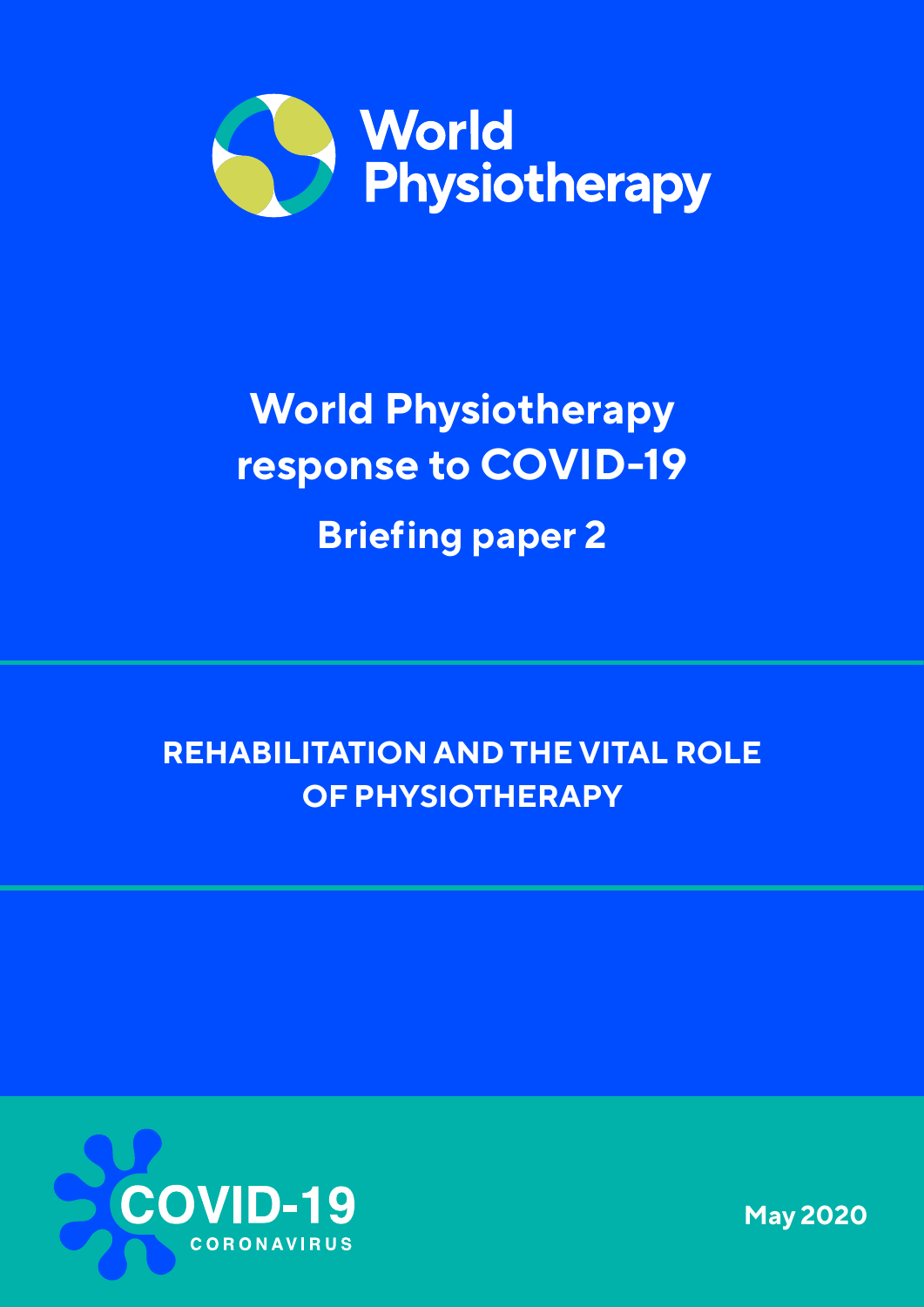## **World Physiotherapy briefing papers**

World Physiotherapy briefing papers inform our member organisations and others about key issues that affect the physiotherapy profession.

World Physiotherapy is producing a series of papers in response to COVID-19.

#### **Acknowledgement**

This paper has been produced with the helpful contributions from the following:

Tracy Bury, Nicola Clague-Baker, Judy Deutsch, Laura Finucane, Hans Hobbelen, Linzette Morris, Philip van der Wees, Emma Stokes, and Ruth ten Hove

#### **Recommended citation:**

World Physiotherapy. Rehabilitation and the vital role of physiotherapy. London, UK: World Physiotherapy; 2020.

**ISBN:** 978-1-914952-03-6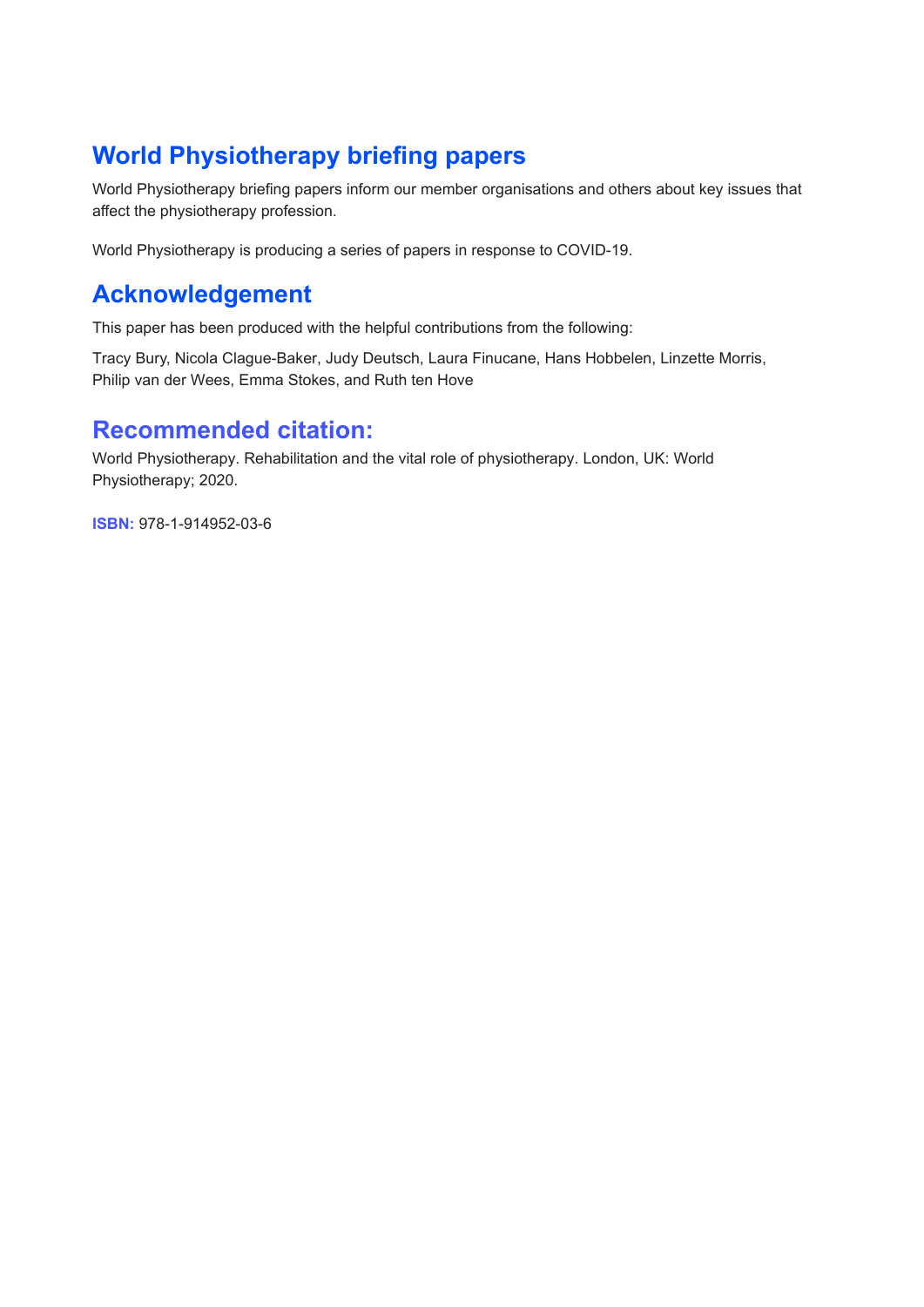## **Introduction**

This briefing paper focuses on rehabilitation as it applies to individuals and will also consider the wider systems issues as they relate to physiotherapy. A later briefing paper will consider the impact of COVID-19 and rehabilitation in fragile systems and vulnerable communities.

The focus in the paper is on:

- acute physiotherapy management of patients with COVID-19
- rehabilitation of people after COVID-19
- people living with a disability and frail older people: immediate and episodic rehabilitation
- people with short-term rehabilitation needs where routine care has been suspended
- return to work
- rehabilitation with public health restrictions
- service delivery

#### **Key messages**

#### **Acute rehabilitation phase**



- Physiotherapists are vital to the rehabilitation efforts in the acute phase of COVID-19.
- Service managers need to support staff being redeployed to unfamiliar practice settings with appropriate education and support.
- Physiotherapists should be involved in the planning of service delivery at a strategic and operational level.
- Practice needs to adapt to the changing context of delivery and emerging evidence.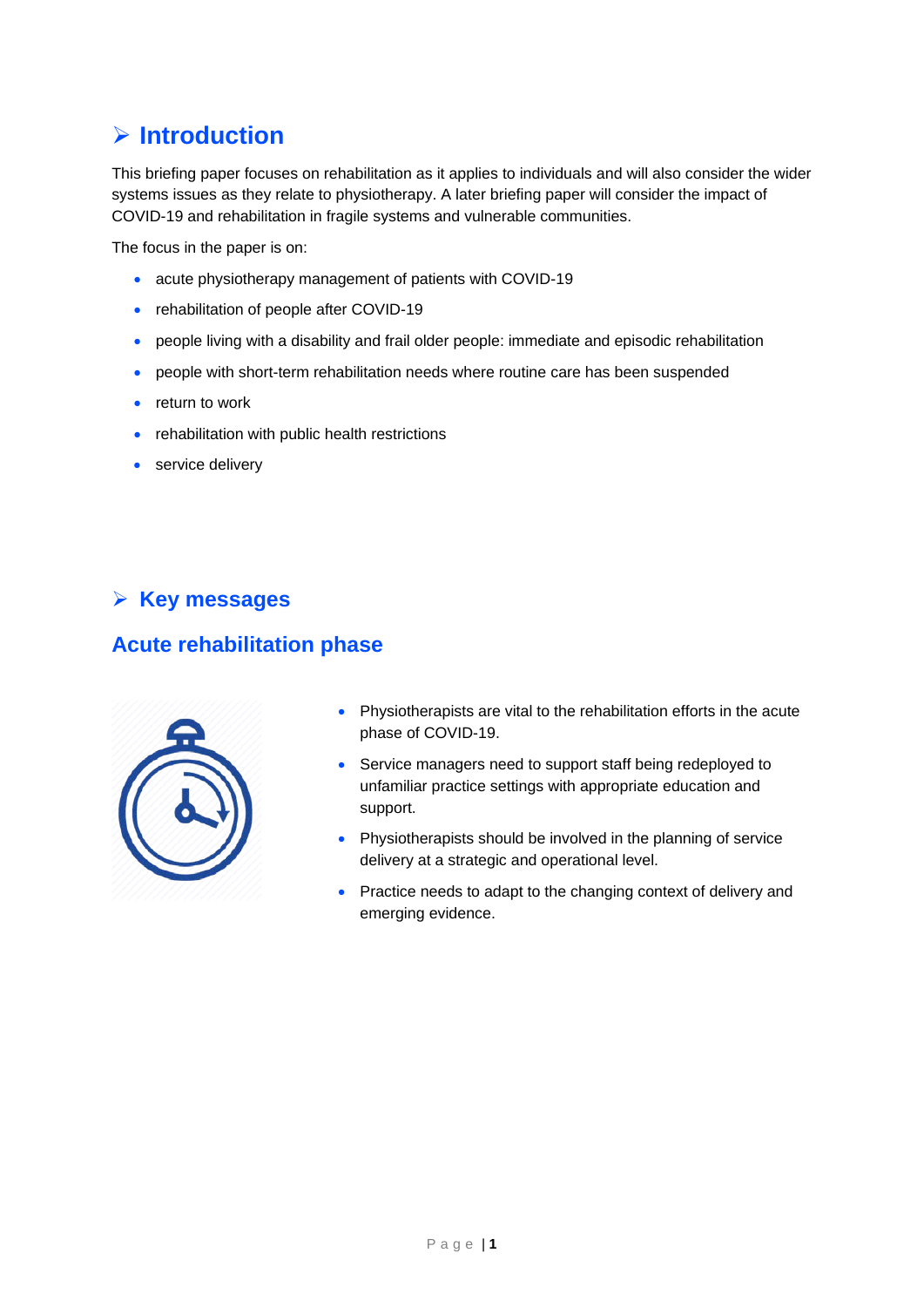#### **Post-acute COVID-19 rehabilitation phase**

- Physiotherapists are vital for rehabilitation as patients transition from the acute to the post-acute phase.
- Individual rehabilitation needs may be specific to the consequence of COVID-19 for otherwise healthy people, such as recovery from the consequences of long term ventilation, immobilisation and deconditioning, including related impairments that may be respiratory, neurological, musculoskeletal or otherwise.
- The needs of patients with pre-existing co-morbidities may be significant and there may be a need to draw on the expertise from physiotherapists working across disciplines to ensure an integrated rehabilitation plan.
- Service delivery pathways need to support the transition from the acute to the post-acute phase across settings and a multiprofessional, cross-sectorial approach can support this.

#### **Immediate and episodic rehabilitation of those living with a disability and frail older people**



- Rehabilitation those living with a disability and for frail older people should continue during times of a pandemic, albeit in appropriately modified forms of delivery.
- Patients, their families and carers should not be set adrift from their rehabilitation services to avoid deterioration and the potential negative impact on their general physical and mental wellbeing.
- Physiotherapists play a vital role in maintaining and restoring functional ability for those with a disability and frail older people, and services can be adapted for delivery via modified or alternative means.
- Those responsible for economic planning and health service delivery, in the face of the pandemic, are urged not to compromise the rehabilitation needs of those with disabilities.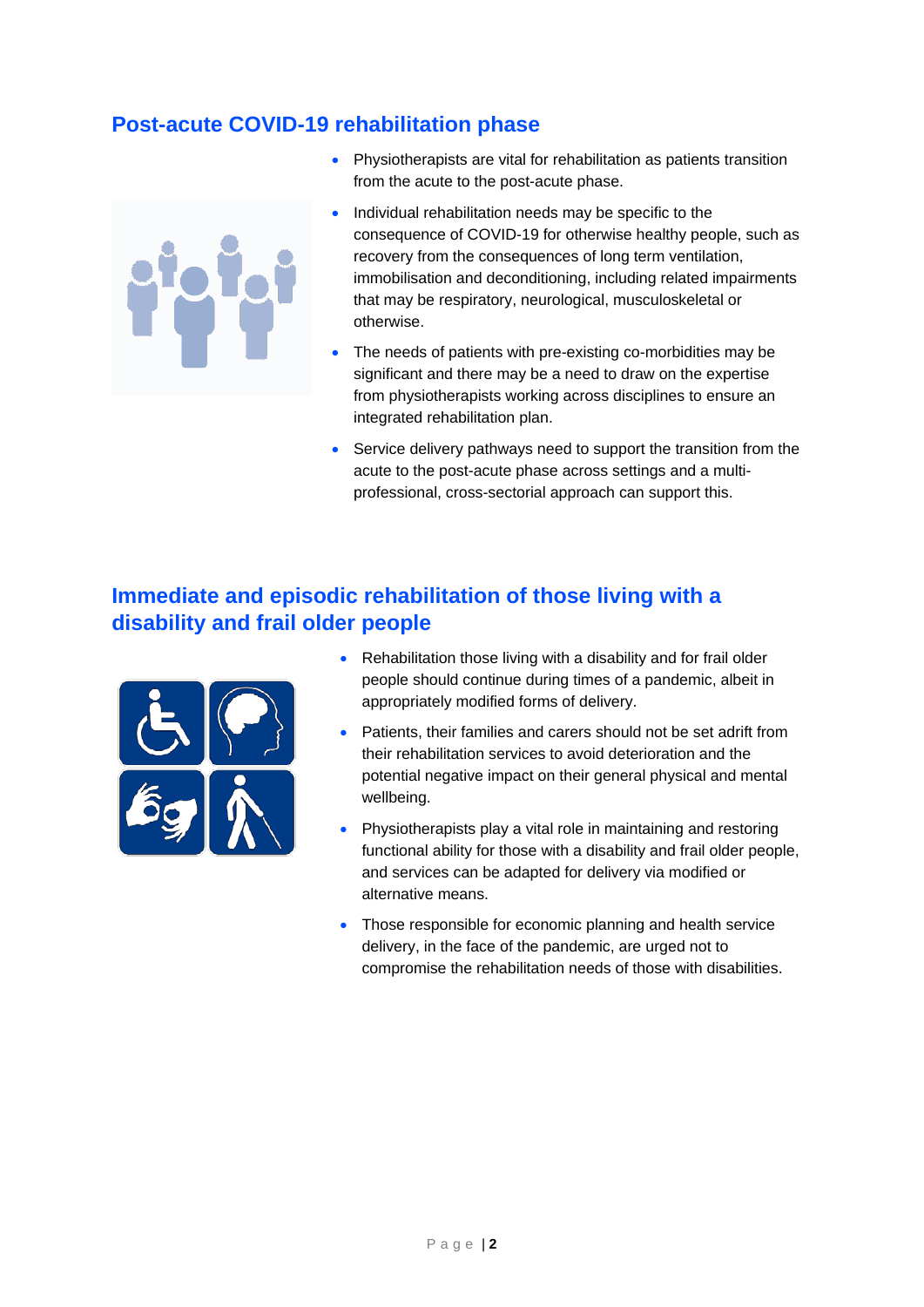#### **Short term rehabilitation where routine care is suspended**



- Absence of physiotherapy rehabilitation provision will have long term consequences leading to increase need and potentially increased disability.
- There is a risk this need will not be met due the immediate impact on service providers resulting from lockdown restrictions and changes to funding priorities once restrictions ease.
- Telehealth is a viable and effective form of service delivery for many physiotherapy interactions at a time of social distancing.
- Telehealth should not be seen as a replacement for future faceto-face rehabilitation and is not a viable option for all, reflecting differences in the access to, as well as familiarity and comfort with the use of technology.
- Telehealth will be one option in a range of future models of rehabilitation delivery.

#### **Rehabilitation with public health restrictions**



- Rehabilitation services will need to adapt to a changing practice environment as lockdowns and public health restrictions ease, whilst social distancing and personal protective measures may still be required.
- Service providers will need to ensure ongoing infection prevention and control measures are implemented to facilitate the return of rehabilitation services in different settings.
- Concerted efforts may be required to ensure no one is lost from the system due to health disparities.

#### **Occupational rehabilitation**



- Once lockdown eases return to work will not be straightforward for some who will have physiotherapy related rehabilitation needs.
- Physiotherapists have a key role to play in ensuring fitness to return to work and advising on adaptive requirements.
- The occupational health and safety of physiotherapists also needs supporting with appropriate personal protective equipment (PPE).
- The occupational rehabilitation response must address both physical and mental wellbeing.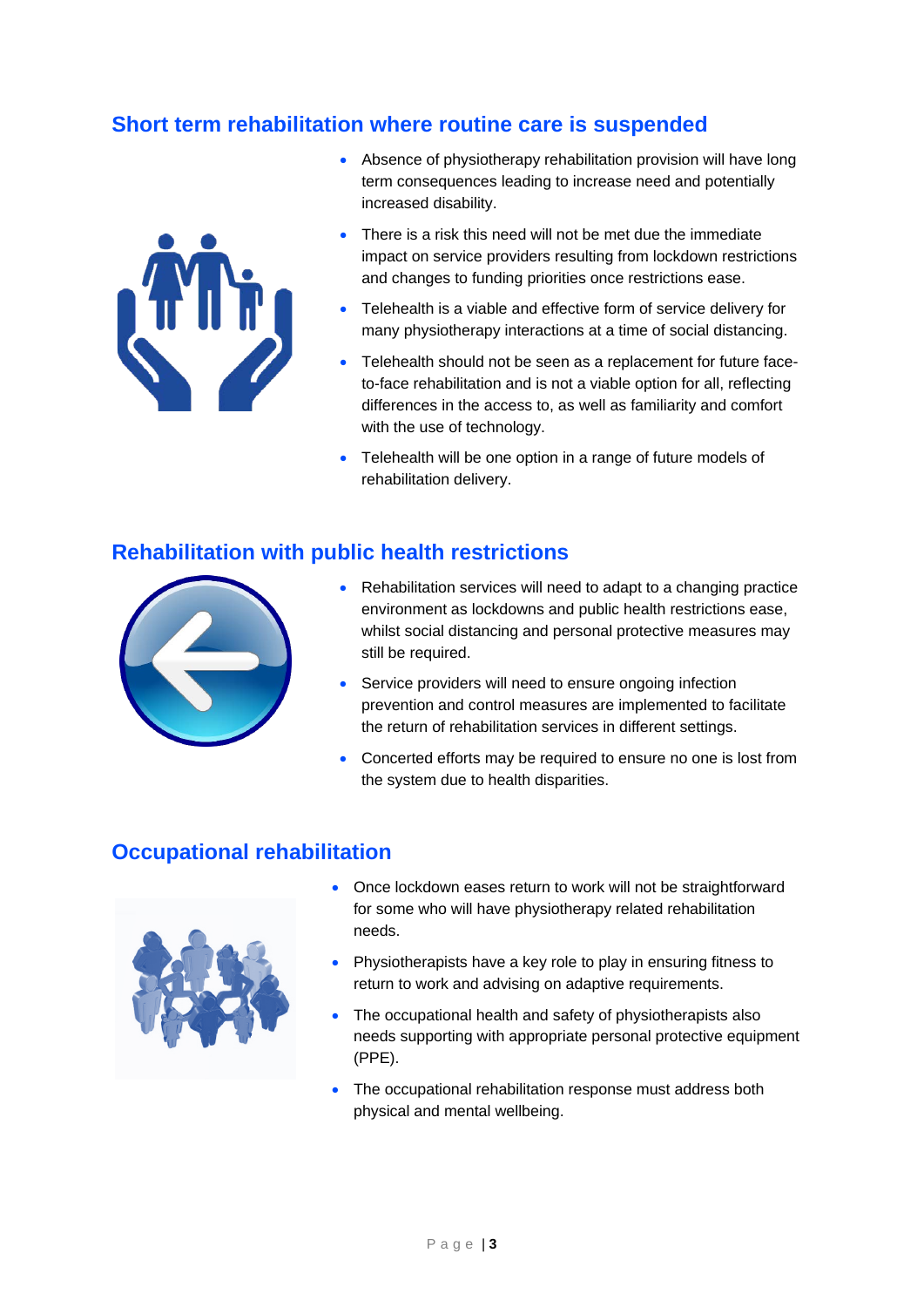#### **Service delivery**



- There will be increased demand for rehabilitation professionals working in acute and critical care settings, and action is needed to ensure staffing requirements are met.
- There will also be increased demand for specialised longer-stay rehabilitation, especially for older people who will frequently require these services, and those with co-morbidities.
- Service providers should take steps to increase the surge capacity of their teams, particularly in the areas of critical care and stepdown.
- Infection prevention and control measures, and access to PPE are essential for the continuation of rehabilitation services.
- Service providers should undertake multiple actions if rehabilitation is reduced. This includes prioritising patients for ongoing care, providing early supported discharge, and developing systematic follow-up mechanisms.
- Modifications relating to how rehabilitation is delivered will be required for infection control, this may include changes to team structures, roles and means of communication.
- Integrated care planning for those individuals with long term needs will require multi-professional and inter-sectoral cooperation across settings, including the home environment.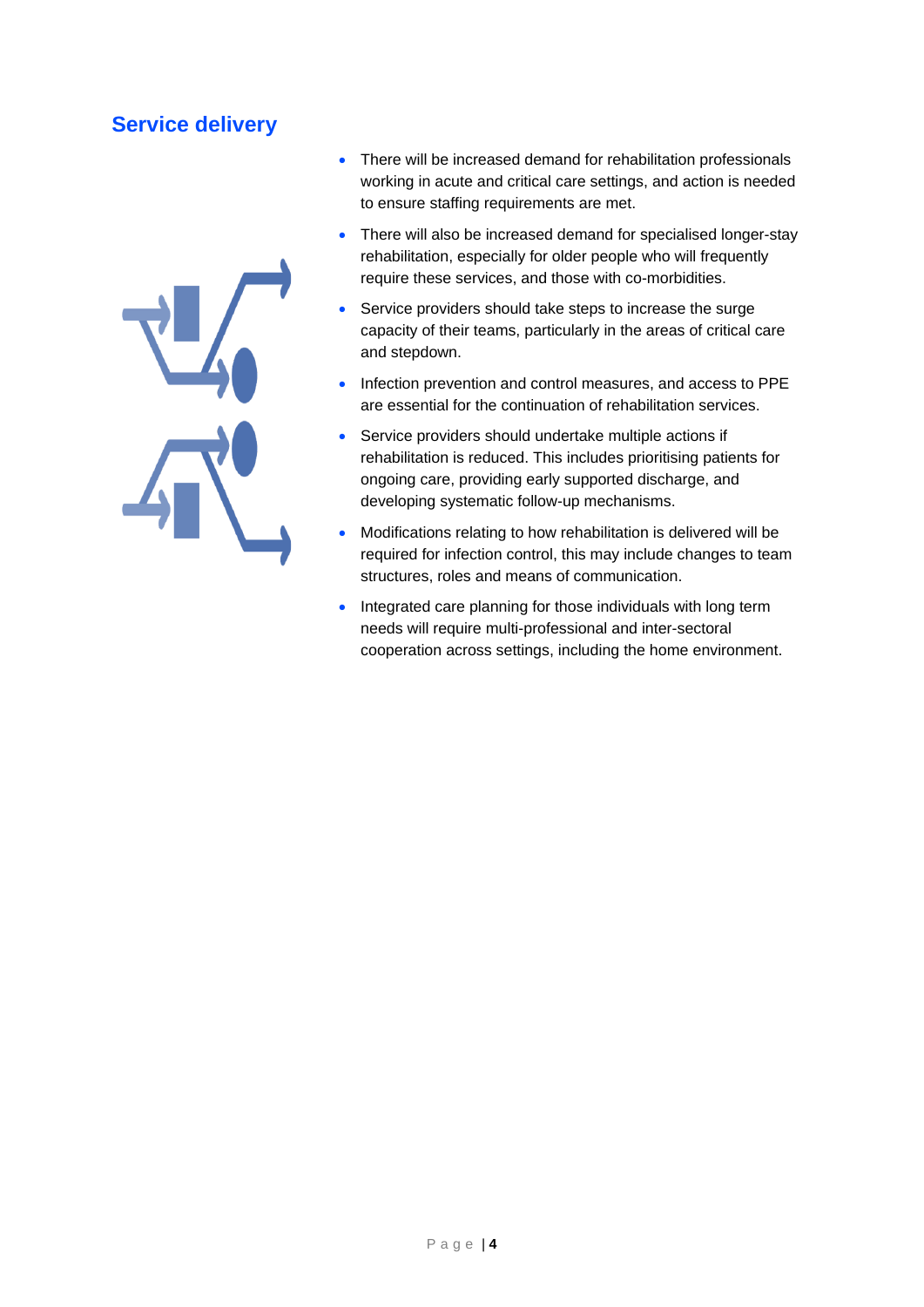### **Context**

World Physiotherapy is made up of 121 member organisations from five regions and from low, middle and high resource countries. Hence there is great diversity in the delivery of physiotherapy and rehabilitation services in the countries/territories of its member organisations.

We note that there are a variety of contexts in which practice takes place as well as a diversity of health care delivery systems in which physiotherapy is practised globally. Moreover, the trajectory and impact over time of COVID-19 means that as the epicentre moves, societies and communities will be affected in different ways.

World Physiotherapy is in close contact with its member organisations across all settings and has been collating the resources generated nationally and the publications emerging via its [COVID-19](https://world.physio/resources/covid-19-information-hub)  [knowledge hub.](https://world.physio/resources/covid-19-information-hub) It will continue to provides links to resources to inform practice, drawing on resources from within the profession and other global organisations.

### **COVID-19: rehabilitation, the role of physiotherapists – people and systems**

Rehabilitation is 'a set of interventions designed to reduce disability and optimize functioning in individuals with health conditions in interaction with their environment' (World Health Organization, 2017). A health condition refers to disease (acute or chronic), disorder, injury or trauma. Further, a health condition may also include other circumstances, such as pregnancy, ageing, stress, congenital anomaly, or genetic predisposition. This broad perspective on rehabilitation informs this paper.

Early reports highlight that the rehabilitation needs of people with severe COVID-19 exist during the acute, sub-acute and long-term phases of the disease. Physiotherapists are vital to the rehabilitation efforts in intensive care units (ICUs), hospital wards, stepdown facilitates and in the community (Pan American Health Organization, 2020, Thomas et al., 2020). The appropriate deployment of physiotherapists to reflect the local needs may facilitate early discharge, thus reducing the burden on scarce hospital beds.

The role of physiotherapists in supporting and empowering individuals to self-manage their rehabilitation, where appropriate and able, is important at any time and particularly so when access is restricted or service delivery changed.

WHO and other organisations, such as the European Respiratory Society, are gathering evidence globally. For example see:

- WHO [searchable database on global research on COVID-19](https://www.who.int/emergencies/diseases/novel-coronavirus-2019/global-research-on-novel-coronavirus-2019-ncov) updated daily from searches of bibliographic databases, hand searching, and the addition of other expert-referred scientific articles
- European Respiratory Society [Guidelines and Resources](https://www.ersnet.org/covid-19-guidelines-and-recommendations-directory) Directory

The Chartered Society of Physiotherapy in the UK has produced COVID-19 rehabilitation standards setting out the key principles of providing physiotherapy in a multiprofessional context. They focus on facilitating safe and rapid decision making, and the delivery of high quality assessment and personalised physiotherapy. There are 5 quality standards: assessment and goal setting, timing and intensity of rehabilitation, continuity of care and communication, ongoing rehabilitation in the community, and personal protective equipment (PPE) and infection control during rehabilitation (Chartered Society of Physiotherapy, 2020). This set of standards covers rehabilitation in hospital critical and acute care settings through to step-down rehabilitation facilities and/or ongoing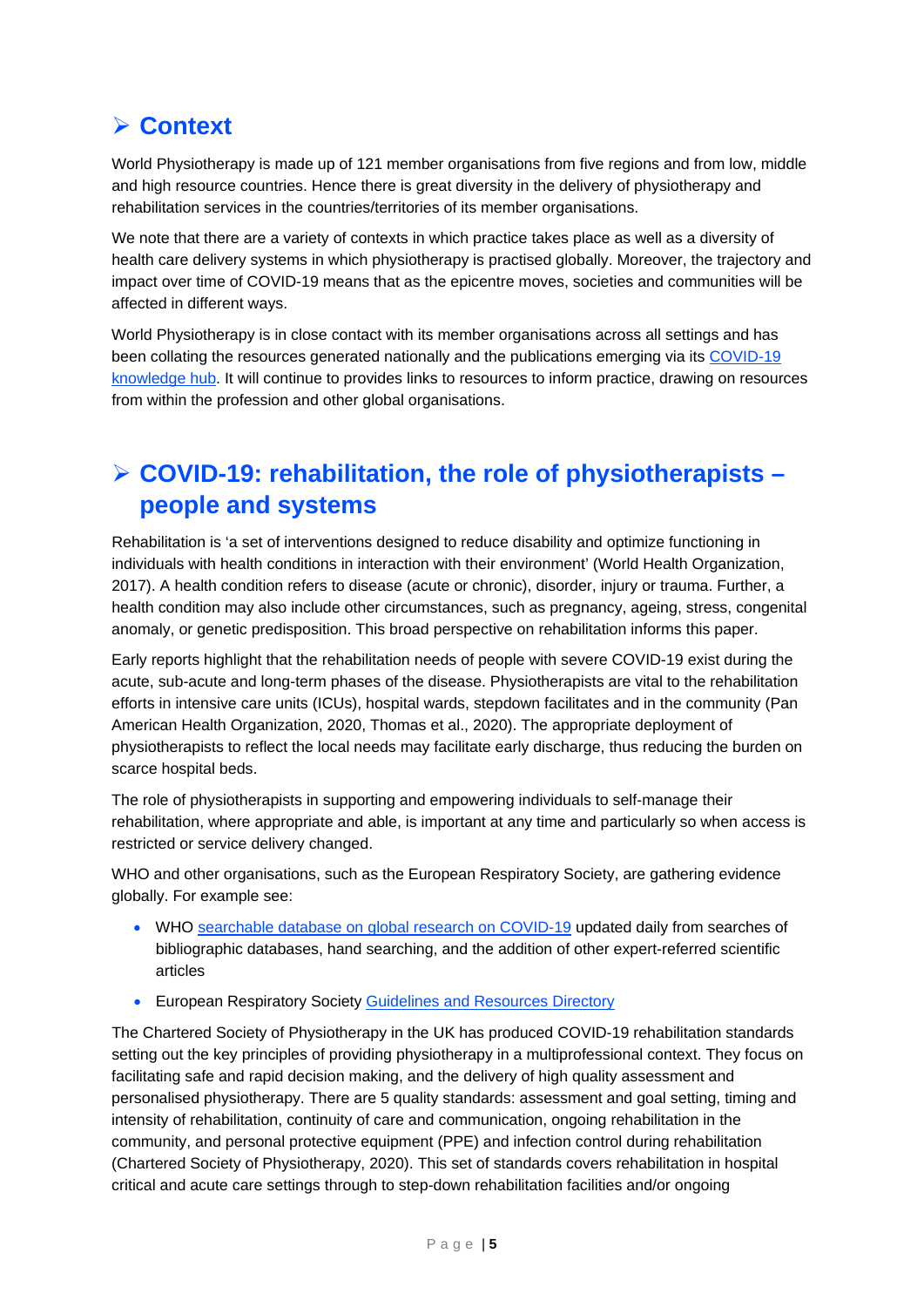rehabilitation in the community. They have been developed in a country hit hard by the pandemic and may be of interest to others, though they may not apply in all settings.

# **Acute physiotherapy management of the patient with COVID-19**

The acute physiotherapy management of patients with COVID-19 has received a focus with the development of clinical guidelines (Thomas et al., 2020) and papers (Kiekens et al., 2020, Lazzeri et al., 2020). The guidelines are currently [available in 24 languages](https://world.physio/covid-19-information-hub/covid-19-practice-based-resources) on the World Physiotherapy website to support acute physiotherapy rehabilitation globally.

Resources such as apps like [OnCall buddy](https://oncallbuddy.glideapp.io/) and [online courses](https://world.physio/covid-19-information-hub/covid-19-practice-based-resources) have been developed to support physiotherapists who have been re-deployed into respiratory practice.

# **Rehabilitation of people after COVID-19**

The early and short-term rehabilitation needs of patients recovering from COVID-19 are under consideration in a guideline being developed by the European Respiratory Society <https://ers.app.box.com/s/npzkvigtl4w3pb0vbsth4y0fxe7ae9z9> This provides access to a live document that is being update regularly with a guideline anticipated at a later stage. It lists 27 questions about what is not yet known about COVID-19 survivors (as at 3 April 2020), which may be relevant for rehabilitative interventions.

World Physiotherapy's member organisation in the Netherlands, the Royal Dutch Society for Physiotherapy (KNGF) has produced a [position statement with guidance for COVID-19 related](https://www.kngf.nl/binaries/content/assets/kennisplatform/onbeveiligd/guidelines/kngf-position-statement_v1.0-final.pdf)  [rehabilitation issues,](https://www.kngf.nl/binaries/content/assets/kennisplatform/onbeveiligd/guidelines/kngf-position-statement_v1.0-final.pdf) which has been translated into English. It describes recommendations regarding physiotherapy services, for patients with confirmed or suspected COVID-19, after hospital discharge or patients who have been ill at home (Royal Dutch Society for Physiotherapy, 2020).

The British Society of Rehabilitation Medicine has produced recommendations for rehabilitation services for adults aged 16 years and over in the wake of the COVID-19 pandemic, in particular addressing the need to support patients with more complex rehabilitation needs (Phillips et al., 2020). The importance of integrated planning across the care pathway is highlighted.

As noted previously, people with severe COVID-19 have rehabilitation needs beyond the acute phase (Pan American Health Organization, 2020). The appropriate deployment of physiotherapists across the care pathway is important for rehabilitation. Optimal recovery from severe cases of COVID-19 will require the expansion of stepdown facilities that provide rehabilitation. These facilities enable early discharge from acute settings where bed shortages occur. It is not clear that service planning has advanced to consider the rehabilitation model that best fits with the population needs beyond addressing the acute phase.

The [World Federation for NeuroRehabilitation](http://wfnr.co.uk/) has published a series of chapters in response to the COVID-19 pandemic, the first of which provides guidance on rehabilitation for people with COVID-19.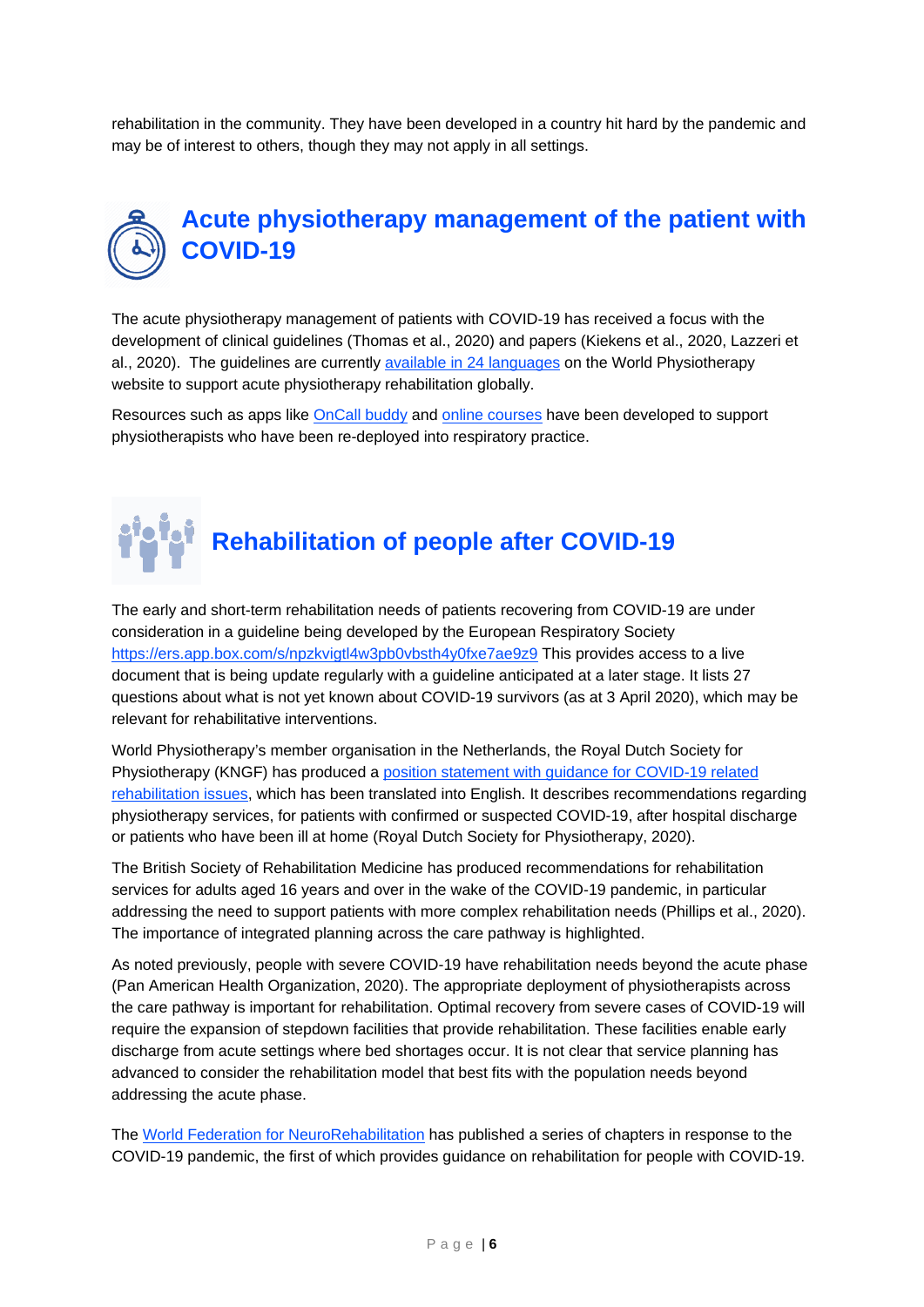A number of emerging clinical perspectives give rise for rehabilitation concerns, namely post-intensive care syndrome (PICS) (box 1) and post-viral fatigue syndrome (box 2) in patients with COVID-19.

#### Box 1 Post-intensive care syndrome



Stam et al have highlighted the need to prepare for the aftershocks of the pandemic and ongoing rehabilitation needs associated with post-intensive care syndrome (PICS) and other severe conditions (Stam et al., 2020). Kiekens et al have described clinical experiences in Northern Italy indicating relatively long lengths of stay in the ICU units for patients with COVID-19, with immobilisation in the prone position. They describe specific problems in the post-acute phase such as severe muscle weakness, fatigue, joint stiffness, dysphagia, (neuro)psychological problems and impaired mobility and functioning, highlighting how crucial physiotherapists are in early and ongoing rehabilitation (Kiekens et al., 2020). The importance of coordinated rehabilitation approaches for patients with PICS, as part of the COVID-19 rehabilitation pathways, emphasises a multi-professional approach involving relevant health professionals and service providers across sectors to support individuals, families and carers (Smith et al., 2020).

#### Box 2 Post-viral fatigue syndrome

Physiotherapists have been highlighting the potential for people recovering from COVID-19 to develop post-viral fatigue syndrome (PVFS). Clague-Baker, a researcher from the University of Leicester (University of Leicester, 2020), notes that based on previous research on PVFS, up to 10% of people recovering from COVID-19 could develop the syndrome (Hickie et al., 2006, Moldofsky and Patcai, 2011). Physiotherapists should be aware of the signs and symptoms of PVFS and know the management strategies which should focus on rest, hydration and nutrition. If symptoms do not resolve by four to five months this could then be diagnosed as myalgic encephalomyelitis (ME). Physiotherapists should be familiar with the signs and symptoms of ME with the main symptom being post-exertional malaise (PEM) and know the appropriate treatment strategies. They should be aware that progressive physiotherapy can be harmful as people with ME have abnormal responses to exercise including: a lower anaerobic threshold, lower oxygen capacity, increased acidosis and abnormal cardiovascular responses (Carruthers et al., 2012). Appropriate management strategies include symptom-contingent pacing and heart rate monitoring (for advice see [www.physiosforME.com\)](http://www.physiosforme.com/).



Some reports are also highlighting other neurological consequences of COVID-19, such as Guillain-Barre syndrome (Toscano et al., 2020, Zhao et al., 2020), stroke encephalitis, motor peripheral neuropathy and demyelinating lesions (Butler et al., 2020). It is imperative that a thorough neurological assessment is carried out during the rehabilitation of people post COVID-19.

It has been suggested by Prvu Bettger et al. (2020) that a core set of measures needs to be adopted to monitor the health and functional outcomes for patients after COVID-19, as well as other patients at risk of functional decline, in order to assess the quality, availability and accessibility of services today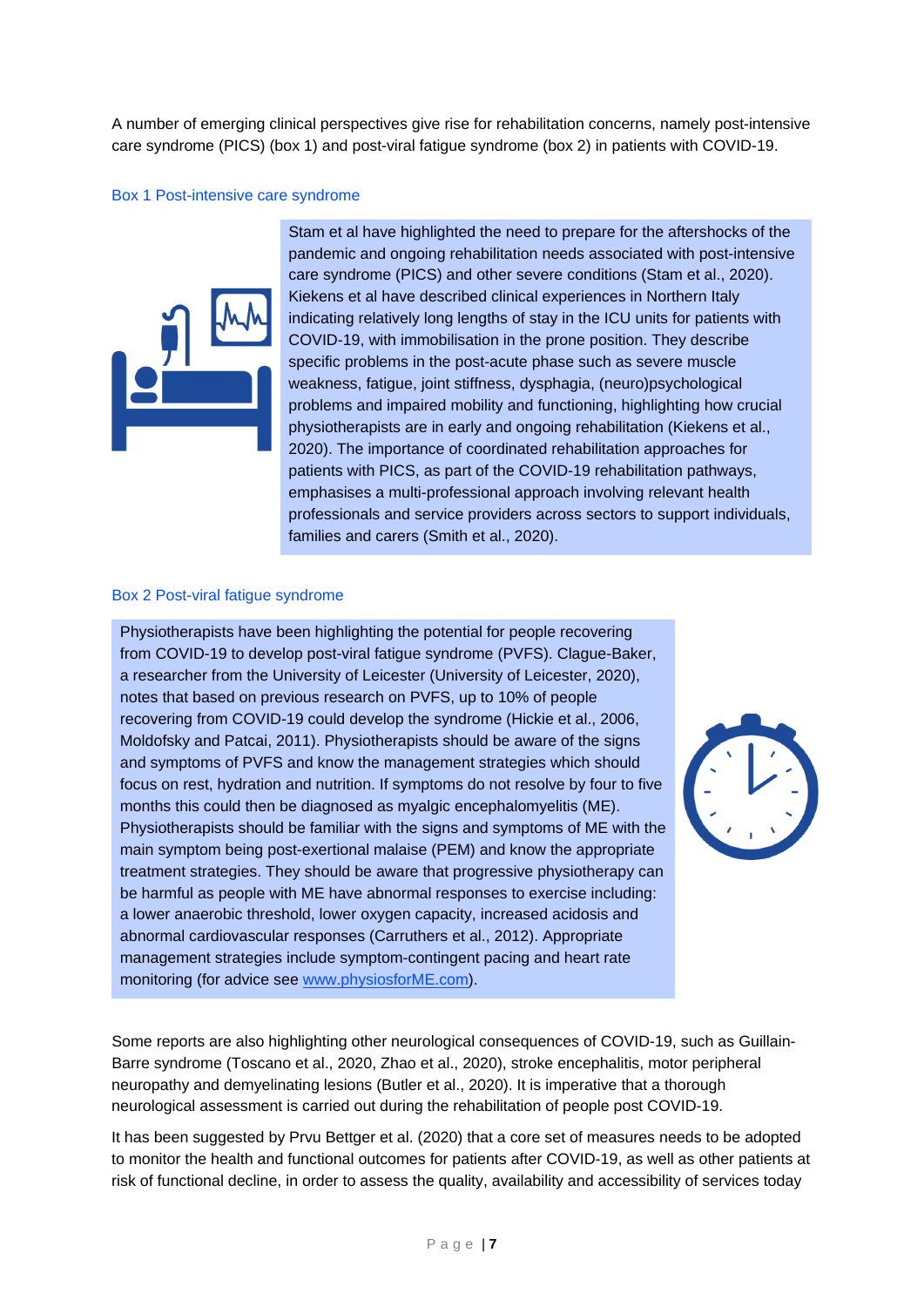and as our nations recover (Prvu Bettger et al., 2020). This may assist in estimating the burden and cost of disability related to COVID-19.

With COVID-19 only emerging in December 2019, it is still early in terms of tracking and identifying longer term health effects and subsequent disability and consequences for individuals and services.

# **People living with a disability and frail older people: immediate and episodic rehabilitation**

It is estimated that 15% of the world's population live with disability, many of whom require rehabilitation support, or interventions either in the acute phase after the initial onset of a disability, or on an on-going but intermittent basis as required when living with a chronic condition.

WHO-Europe notes that 'there is a substantial and ever-increasing unmet need for rehabilitation worldwide which is particularly profound in low and middle income countries. This unmet need has been exacerbated by the pandemic with many services shutting down to reduce the spread of the virus and due to a lack of human resources, particularly in places that previously had sparse service provision and poor access. WHO/Europe is developing guidance to support and advise rehabilitation professionals throughout the pandemic' (World Health Organization Regional Office for Europe, 2020).

The [NCD Alliance](https://ncdalliance.org/) has also drawn attention to the impact of COVID-19 for people living with noncommunicable diseases (NCDs). (NCD Alliance, 2020) A significant population who are supported by long term physiotherapy and rehabilitation services and a population at particular risk of severe complications from COVID-19.

As many countries in the world are in lockdown, large numbers of people living with a disability will not have been able to access services, or will have had to access them in a different way, such as online via telerehabilitation platforms. However, many people will have been left behind, particularly vulnerable groups with no voice, or those in lower resource settings for whom access was a challenge even before COVID-19. Rehabilitation services are an essential component of high-value care offered for individuals across the lifespan, to optimize physical and cognitive functioning and to reduce disability. They should continue during the pandemic, acknowledging that there are various implications for different patient groups as well as health service delivery and the infection risk needs to be considered and managed (Pan American Health Organization, 2020, Prvu Bettger et al., 2020). World Physiotherapy agrees with this noting that a lack of access to physiotherapy services can compromise health outcomes, extend inpatient stays and result in preventable hospital admissions.

Frail older people are at risk of many of the same issues as those living with a disability and their needs must be addressed. With most lockdown strategies requiring older people to stay at home and self-isolate there is concern for both the short term and longer term needs of this population (Armitage and Nellums, 2020, Lloyd-Sherlock et al., 2020, Petretto and Pili, 2020). This will be explored further in the next rehabilitation briefing paper World Physiotherapy will be producing.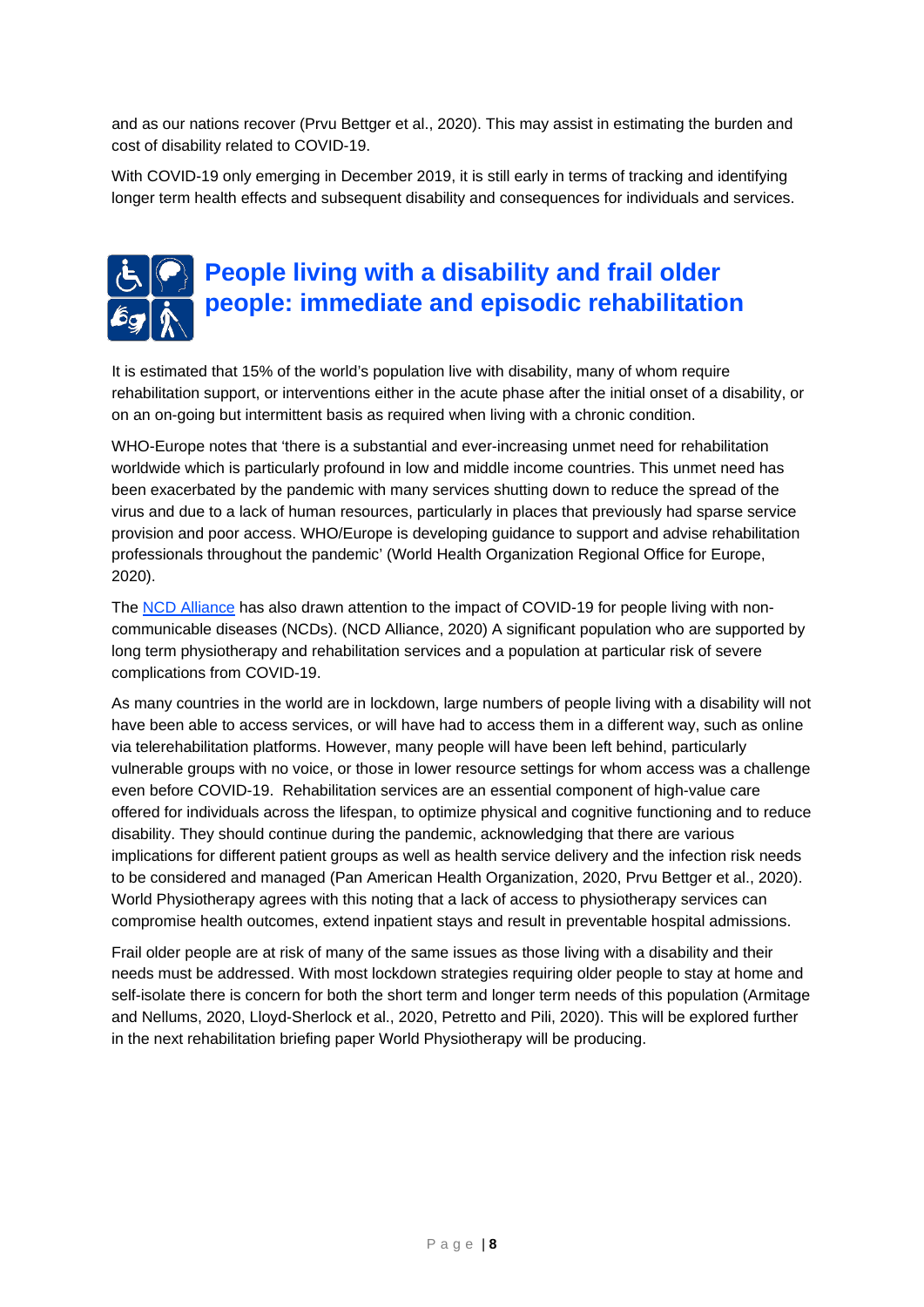# **People with short-term rehabilitation needs where routine care has been suspended**

Rehabilitation services need to continue during a pandemic, as they are an essential component of high-value care offered for individuals across the lifespan to optimise physical and cognitive functioning to reduce disability. Physiotherapy, as a health profession, has a critical role to play in maintaining the health and wellbeing of the community. However, with many physiotherapy services suspended during the period of social distancing, patients will likely experience a deterioration of other conditions unrelated to the COVID-19.

Changing priorities to service delivery have impacted across widespread areas where physiotherapists provide rehabilitation:

- elective surgery has been cancelled in the midst of the COVID-19, hence there will be many people who have become deconditioned while they wait for orthopaedic and other surgeries
- individuals with acute musculoskeletal problems may not have been able to access physiotherapy
- individuals may delay presentation of symptoms due to concern about COVID-19
- concerns relating to reimbursement for changes to modes of service delivery, such as telehealth
- physiotherapy services in community, outpatient setting or private practice are simply not open with many being classified as non-essential
- individuals, unable to leave their homes for several weeks, will become even more sedentary, lose mobility and function, and require physiotherapy services when restrictions are lifted

The long term effect of delays in accessing and seeking physiotherapy services, or in doing little physical activity while waiting for surgery, could have devastating effects on the overall mental and physical health of a person. This may lead to more disability, which will require more rehabilitation, but the funds for this are likely to be prioritised elsewhere, leading to a downward spiral for the individual, their family and society.

However, there is now an opportunity to prevent this community-wide functional decline in certain settings. Telerehabilitation is an important tool in allowing physiotherapists to rise to the challenge of this unprecedented situation and prevent functional decline. To prevent a public health emergency in the months ahead governments should allow physiotherapists to deliver telehealth services with appropriate reimbursement, where relevant. World Physiotherapy is aware that this was already permissible in some countries, others have responded rapidly by implementing changes to professional regulation and insurance reimbursement mechanisms in the face of the pandemic. In some instances, this is reportedly a temporary measure, but World Physiotherapy advocates for the professional autonomy to be creative and responsive in delivering services to meet needs.

A recent survey of its member organisations by the [International Private Physical Therapy Association](https://world.physio/subgroups/private) [\(IPPTA\),](https://world.physio/subgroups/private) a World Physiotherapy subgroup, noted that in countries where telehealth is permissible, in two-thirds of cases this availability has been recent and in response to COVID-19. However, this approval was only temporary in 43% of cases (see [https://world.physio/sites/default/files/2020-](https://world.physio/sites/default/files/2020-06/IPPTA_Telehealth_Survey2020.pdf) [06/IPPTA\\_Telehealth\\_Survey2020.pdf\)](https://world.physio/sites/default/files/2020-06/IPPTA_Telehealth_Survey2020.pdf).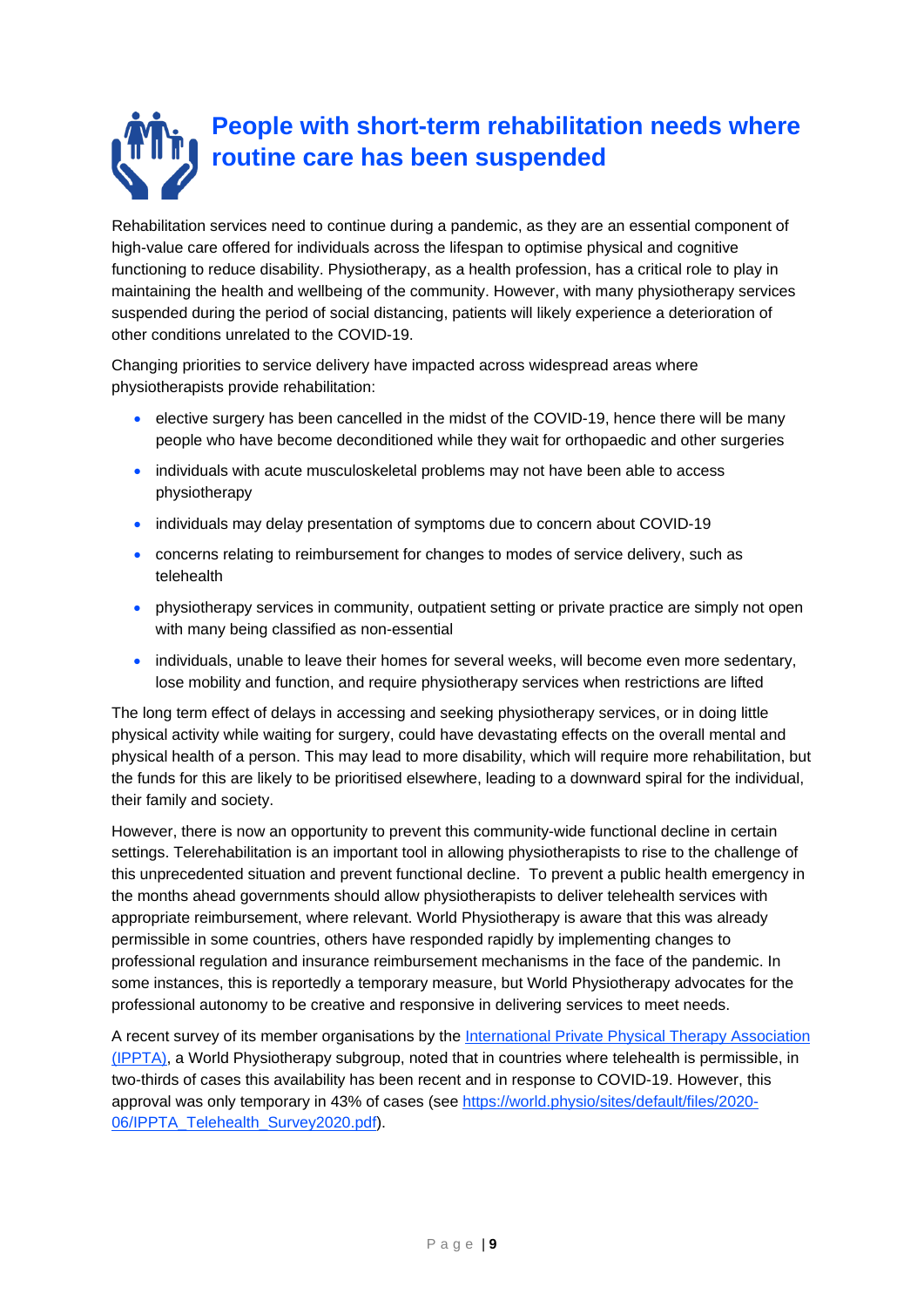

While rehabilitation for certain people may be appropriate via telerehabilitation platforms, for some this will not be possible or appropriate.

Once lockdown eases and services can resume they may do so in a different environment, depending on the public health recommendations implemented. This will relate to infection prevention and control requirements and ongoing physical distancing needs. These may apply for all people in the community or for defined vulnerable groups.

Consideration will need to be given to how rehabilitation services will return and be managed as restrictions are adjusted and begin to be lifted. How will inclusive rehabilitation emerge that will limit the impact of public health restrictions, as well as other disparities that will be heightened such as the digital divide and social determinants of health and wellbeing? There is a risk that some individuals, previously in the system, may be missed having become disconnected with services. Service providers will need to review priorities and may need to implement triage and outreach strategies to get services up and running again.



The consequences of widespread 'lockdown' has resulted in much of the world's workforce being obliged to work from home, being furloughed (temporary layoff from work with or without financial support) or losing employment.

There are a number of key aspects to be considered when people will return to work; for example, ensuring people are fit to return to physically demanding work, those with disabilities being supported with staged returns, working environment changes that arise from physical distancing and the impact on individuals and the work that they do.

The [International Federation of Physical Therapists working in Occupational Health and Ergonomics](https://world.physio/subgroups/occupational-health-ergonomics)  [\(IFPTOHE\),](https://world.physio/subgroups/occupational-health-ergonomics) a World Physiotherapy subgroup, is preparing resources for considering the potential rehabilitation needs for these people. Details will be added to the World Physiotherapy COVID-19 website information hub when available.

Physiotherapists themselves will also be embracing a different practice environment and will need to ensure they are adequately supported to provide their services. Access to appropriate personal protective equipment (PPE) is likely to play an ongoing role in this. World Physiotherapy's [#PPE4PT](https://world.physio/covid-19-information-hub/ppe4pt-advocacy-campaign)  [advocacy campaign](https://world.physio/covid-19-information-hub/ppe4pt-advocacy-campaign) will continue to be important as services re-emerge.

Whilst the focus may be on physical ability and the return to work, the potential impact on mental wellbeing for all affected should not be neglected.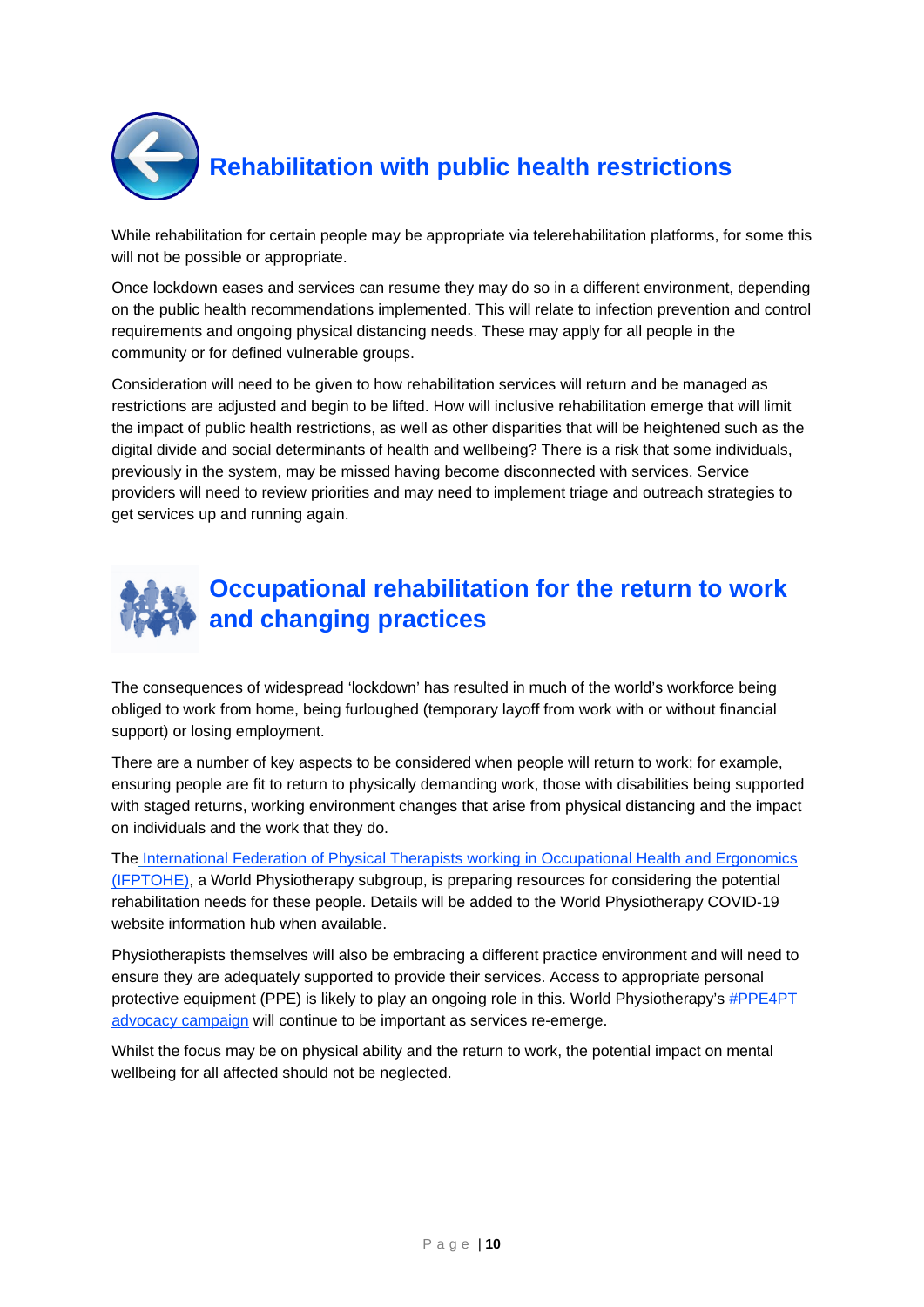# **Changing service delivery and workforce implications**

To date we have seen significant changes in the physiotherapy workforce and these will be ongoing and varied as they respond, adapt and proactively change in response to the changing environment and rehabilitation needs.

Physiotherapists are integral to multi-professional teams in delivering coordinated rehabilitation and in working in cross-sector partnerships to bridge settings and service delivery providers.

Health services rapidly responded to the need to address the immediate acute phase of the pandemic. As demands on acute services reduce attention must be given to the needs of patients post COVID-19 and the wider population with non-COVID related rehabilitation needs.

Service capacity across the continuum of care will likely need to respond to changing priorities, surges in demand and potential future acute phase waves.

During these times and for the foreseeable future, the mental, physical and emotional stresses on physiotherapists and all frontline health workers should not be underestimated and appropriate services made available to ensure the wellbeing of staff (Walton et al.).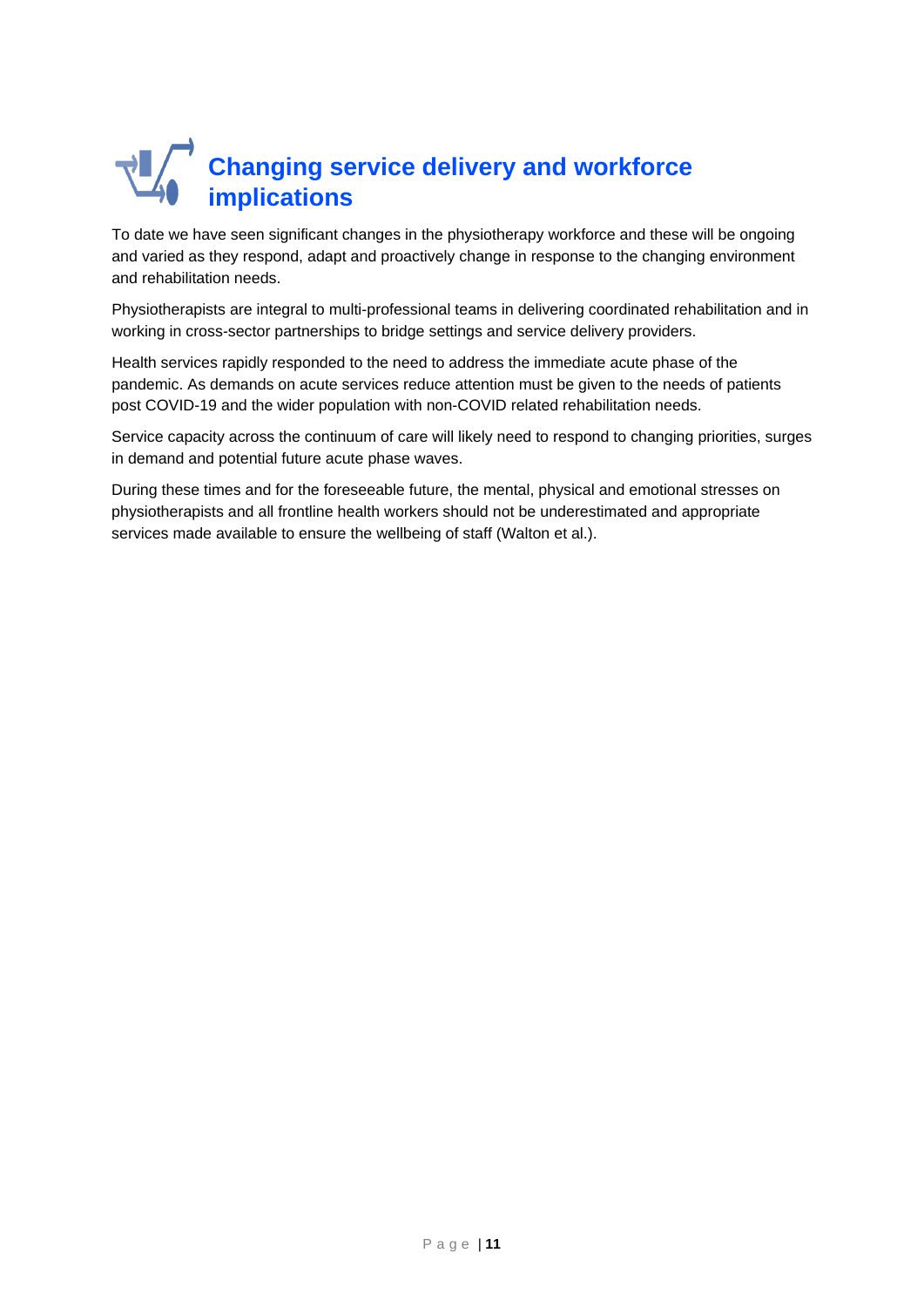#### **References**

Armitage, R & Nellums, LB 2020. COVID-19 and the consequences of isolating the elderly. *Lancet Public Health,* 5**,** e256. [www.thelancet.com/journals/lanpub/article/PIIS2468-2667\(20\)30061-X/fulltext](https://www.thelancet.com/journals/lanpub/article/PIIS2468-2667(20)30061-X/fulltext)

Butler, M, Ellul, M, Pollak, T, Michael, B & Nicholson, T. 2020. Blog: The Neurology and Neuropsychiatry of COVID-19. Available from[: https://blogs.bmj.com/jnnp/2020/05/01/the-neurology](https://blogs.bmj.com/jnnp/2020/05/01/the-neurology-and-neuropsychiatry-of-covid-19/)[and-neuropsychiatry-of-covid-19/](https://blogs.bmj.com/jnnp/2020/05/01/the-neurology-and-neuropsychiatry-of-covid-19/) [Accessed 15 May 2020].

Carruthers, B, van de Sande, M, De Meirleir, K, et al. 2012. MYALGIC ENCEPHALOMYELITIS – Adult & Paediatric: International Consensus Primer for Medical Practitioners. Vancouver, Canada: Carruthers & van de Sande. <http://hetalternatief.org/ICC%20primer%202012.pdf>

Chartered Society of Physiotherapy 2020. CSP COVID-19 Rehabilitation Standards. Rehabilitation of adults who are hospitalised due to Covid-19: physiotherapy service delivery. London, UK: CSP. [www.csp.org.uk/system/files/publication\\_files/001745\\_Covid-19%20Rehab%20Standards.pdf](https://www.csp.org.uk/system/files/publication_files/001745_Covid-19%20Rehab%20Standards.pdf)

Hickie, I, Davenport, T, Wakefield, D, et al. 2006. Post-infective and chronic fatigue syndromes precipitated by viral and non-viral pathogens: prospective cohort study. *BMJ,* 333**,** 575. [www.bmj.com/content/bmj/333/7568/575.full.pdf](https://www.bmj.com/content/bmj/333/7568/575.full.pdf)

Kiekens, C, Boldrini, P, Andreoli, A, et al. 2020. Rehabilitation and respiratory management in the acute and early post-acute phase. "Instant paper from the field" on rehabilitation answers to the Covid-19 emergency. *Eur J Phys Rehabil Med*.

[www.minervamedica.it/en/getfreepdf/adwj4EDC5%252FqOyppiNQyvufRqYL7vNwigKSf5WTuDW0G2](https://www.minervamedica.it/en/getfreepdf/adwj4EDC5%252FqOyppiNQyvufRqYL7vNwigKSf5WTuDW0G2h7LdwhNf%252F1BlzLu1zRyjKNvgoZp0%252BAcPNUlwlCBY9g%253D%253D/R33Y9999N00A20041508.pdf) [h7LdwhNf%252F1BlzLu1zRyjKNvgoZp0%252BAcPNUlwlCBY9g%253D%253D/R33Y9999N00A2004](https://www.minervamedica.it/en/getfreepdf/adwj4EDC5%252FqOyppiNQyvufRqYL7vNwigKSf5WTuDW0G2h7LdwhNf%252F1BlzLu1zRyjKNvgoZp0%252BAcPNUlwlCBY9g%253D%253D/R33Y9999N00A20041508.pdf) [1508.pdf](https://www.minervamedica.it/en/getfreepdf/adwj4EDC5%252FqOyppiNQyvufRqYL7vNwigKSf5WTuDW0G2h7LdwhNf%252F1BlzLu1zRyjKNvgoZp0%252BAcPNUlwlCBY9g%253D%253D/R33Y9999N00A20041508.pdf)

Lazzeri, M, Lanza, A, Bellini, R, et al. 2020. Respiratory physiotherapy in patients with COVID-19 infection in acute setting: a Position Paper of the Italian Association of Respiratory Physiotherapists (ARIR). *Monaldi Arch Chest Dis,* 90. [www.monaldi-archives.org/index.php/macd/article/view/1285](https://www.monaldi-archives.org/index.php/macd/article/view/1285)

Lloyd-Sherlock, P, Ebrahim, S, Geffen, L & McKee, M 2020. Bearing the brunt of covid-19: older people in low and middle income countries. *BMJ,* 368**,** m1052. [www.bmj.com/content/368/bmj.m1052](https://www.bmj.com/content/368/bmj.m1052)

Moldofsky, H & Patcai, J 2011. Chronic widespread musculoskeletal pain, fatigue, depression and disordered sleep in chronic post-SARS syndrome; a case-controlled study. *BMC Neurology,* 11**,** 37. <https://doi.org/10.1186/1471-2377-11-37>

NCD Alliance 2020. Briefing note: Impacts of COVID-19 on people living with NCDs. Geneva, Switzerland: NCD Alliance. [https://ncdalliance.org/sites/default/files/resource\\_files/COVID-](https://ncdalliance.org/sites/default/files/resource_files/COVID-19_%26_NCDs_BriefingNote_27April_FinalVersion_0.pdf)[19\\_%26\\_NCDs\\_BriefingNote\\_27April\\_FinalVersion\\_0.pdf](https://ncdalliance.org/sites/default/files/resource_files/COVID-19_%26_NCDs_BriefingNote_27April_FinalVersion_0.pdf)

Pan American Health Organization 2020. Rehabilitation considerations during the COVID-19 outbreak. Washington DC, USA: PAHO. <https://iris.paho.org/handle/10665.2/52035>

Petretto, DR & Pili, R 2020. Ageing and COVID-19: What is the Role for Elderly People? *Geriatrics (Basel),* 5. [www.mdpi.com/2308-3417/5/2/25](https://www.mdpi.com/2308-3417/5/2/25)

Phillips, M, Turner-Stokes, L, Wade, D & Walton, K 2020. Rehabilitation in the wake of Covid-19 - A phoenix from the ashes. Issue 2: 11/05/2020. London, UK: British Society of Rehabilitation Medicine (BSRM). [www.bsrm.org.uk/downloads/covid-19bsrmissue2-11-5-2020-forweb11-5-20.pdf](https://www.bsrm.org.uk/downloads/covid-19bsrmissue2-11-5-2020-forweb11-5-20.pdf)

Prvu Bettger, J, Thoumi, A, Marquevich, V, et al. 2020. COVID-19: maintaining essential rehabilitation services across the care continuum. *BMJ Global Health,* 5**,** e002670. <https://gh.bmj.com/content/bmjgh/5/5/e002670.full.pdf>